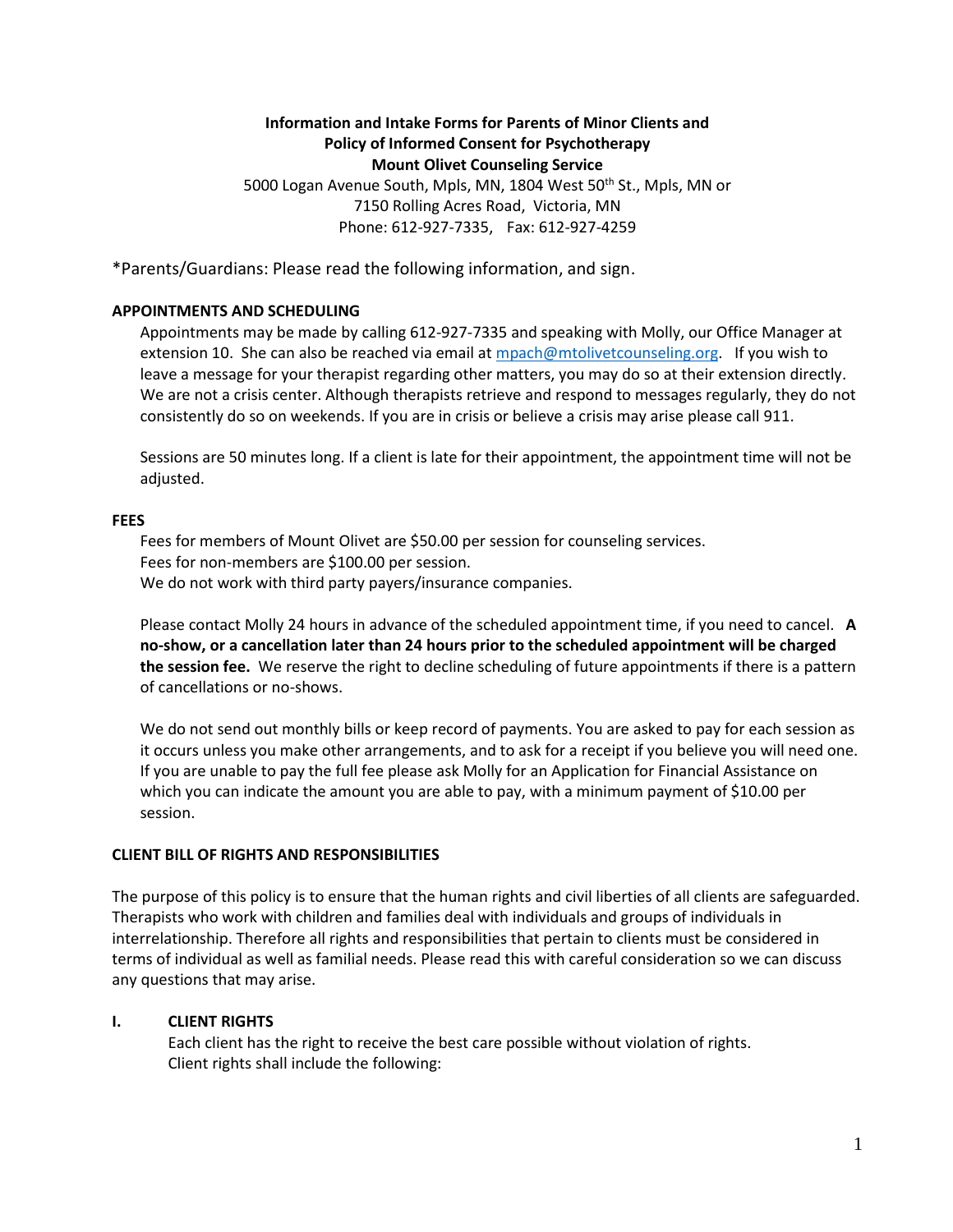- 1) To expect that a therapist has met the minimal qualifications of training and experience required by the law.
- 2) The right to considerate, appropriate and professional treatment.
- 3) The right to respect and privacy in regard to your therapy program. Case consultation is handled without revealing the client's name or other identifying details.
- 4) In order to ensure the best possible care, the interns & professional staff meet weekly to consult and collaborate regarding client care;
- 5) To be informed of the cost of professional services before receiving the services.
- 6) The right to freely discuss your needs and wants, to present suggestions and complaints and to be part of decision-making about your treatment plans and to refuse treatment.
- 7) To have access to their records as provided in subpart 1a and Minnesota Statutes, section 144.335, subdivision 2.
- 8) To examine public records maintained by the Board of Marriage and Family Therapy which contain the credentials of a professional; 2829 University Avenue West, Suite 330, St. Paul, MN 55114. Phone: 651-617-2220.
- 9) To obtain a copy of the Rules of Conduct from the State Register and Public Documents Division, Department of Administration, 117 University Avenue, St. Paul, MN 55155.
- 10) To report complaints to the Board of Marriage and Family Therapy, 2829 University Avenue West, Suite 330, St. Paul, MN 55114. Phone: 651-617-2220.
- 11) To privacy regarding information contained in the case record. No information will be released outside the office without your informed, written consent except for the following instances:
	- a. Your records are court ordered.
	- b. In the case of suspicion of child abuse or neglect or vulnerable adult abuse or neglect.
	- c. If you are pregnant and you are suspected of using controlled substances (such as street drugs) for non-medical purposes, I am required to report this to authorities.
	- d. You are a minor (under age 18), in which case your parents have access to your records. You might be able to request that they not have access.
	- e. In case of an emergency or if you threaten to seriously harm yourself or another, I may have to break confidentiality and summon additional help.
	- f. In case of a threat to seriously harm another I have a legal obligation to warn the intended victim.
	- g. If an insurance company or another third party is paying for my services, that party may have the right to review your records.
	- h. If you disclose misconduct by a licensed health care professional and tell me that person's name, state law requires me to report that to the licensing board. Your name would be included in that report.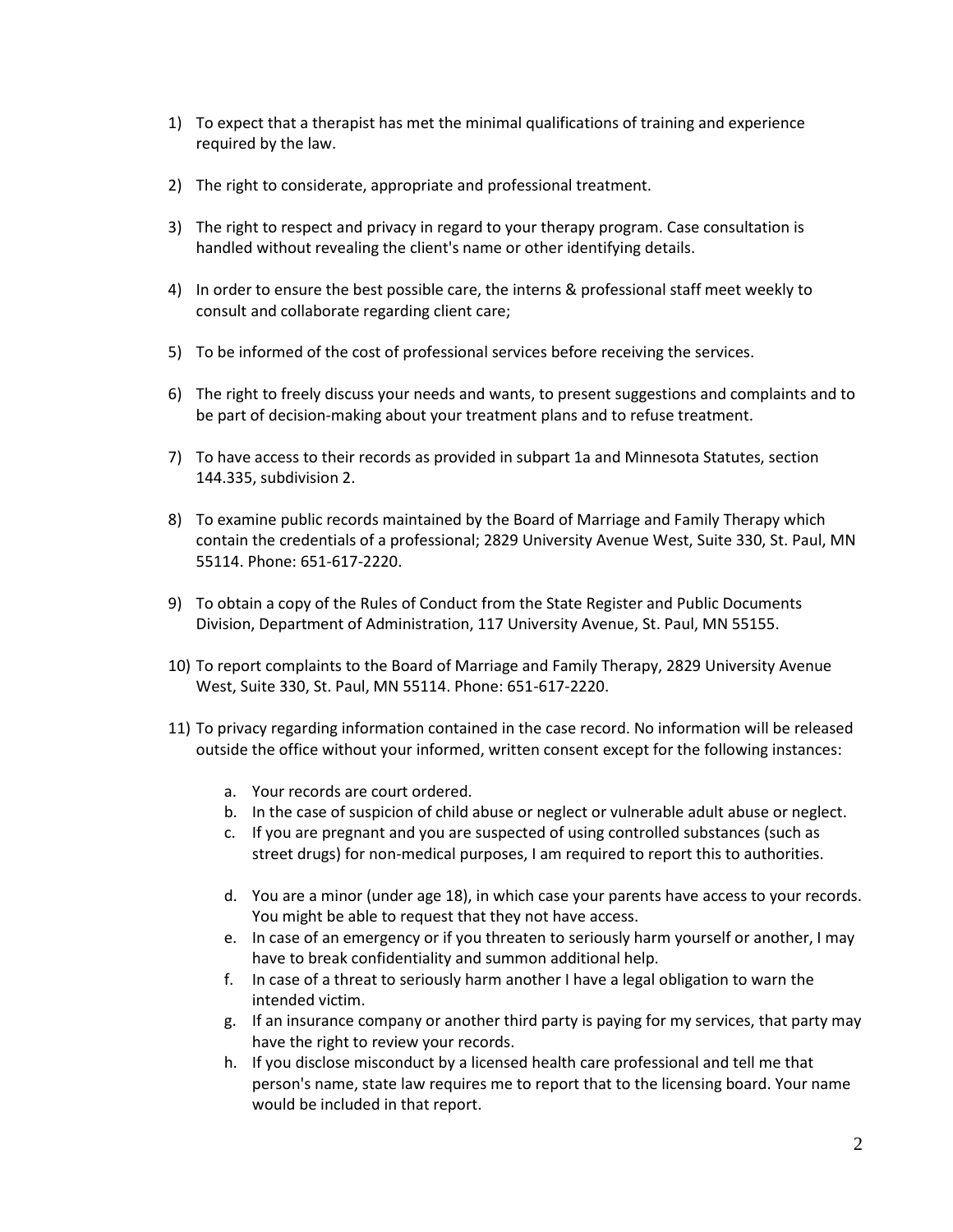The client will be advised if any release of information occurs. For couples or family counseling we maintain only one record with information about both or all of you. Therefore release of information from your record requires consent of all adults and any minors with capacity to consent.

12) To be free from being the object of discrimination on the basis of race, religion, gender or other unlawful category while receiving psychological services.

13) To be free from exploitation for the benefit or advantage of the psychologist or Marriage and Family Therapist.

### **II. CLIENT RESPONSIBILITIES**

Each client has the responsibility to:

- 1) Refrain from abuse of self, others and property.
- 2) Devote reasonable energy and time to following the treatment plan, which we've created together.
- 3) Be honest, open and willing to share your concerns.
- 4) Keep appointments as made. If you need to cancel please give 24-hour notice if possible.
- 5) Keep current in paying fees.
- 6) Respect confidentiality of others you may encounter waiting for an appointment or exiting and entering the building.

## **E-MAIL AND SOCIAL NETWORKING POLICIES**

Please do not email your therapist information related to your therapy sessions, since email is not completely secure or confidential. If you send an email, we will not respond by email. Be aware that all emails are retained in the logs of your and our Internet service providers. While it may be unlikely that someone reads these, they are available to be read by the system administrator of the Internet Service Provider. You should also know that any e-mails received from you become a part of your legal and therapy records. Please do not use texting, Twitter, Facebook, LinkedIn or other forms of social media to contact the therapist. These sites are not secure. We do not accept friend requests or contact requests from current or former clients on any social networking site, since adding clients as friends or contacts can compromise your confidentiality and privacy. It may blur the boundaries of our therapeutic relationship.

### **THE RELATIONSHIP OF THERAPIST AND CLIENT**

The client/counselor relationship is different from other relationships you may have with a physician, pastor or coach. The boundaries of a therapeutic relationship mean that it is inappropriate for a client and a counselor to spend time together socially, to bestow gifts, or to attend family or religious functions. If you and your therapist encounter each other in the community, the therapist may nod or smile, but will not acknowledge you as anyone he/she knows. The therapist is not being rude, but attempting to maintain your confidentiality. Even though you might invite the therapist, he/she will not attend family gatherings, such as parties or weddings, and will not give you gifts. Please refrain from giving gifts to the therapist. The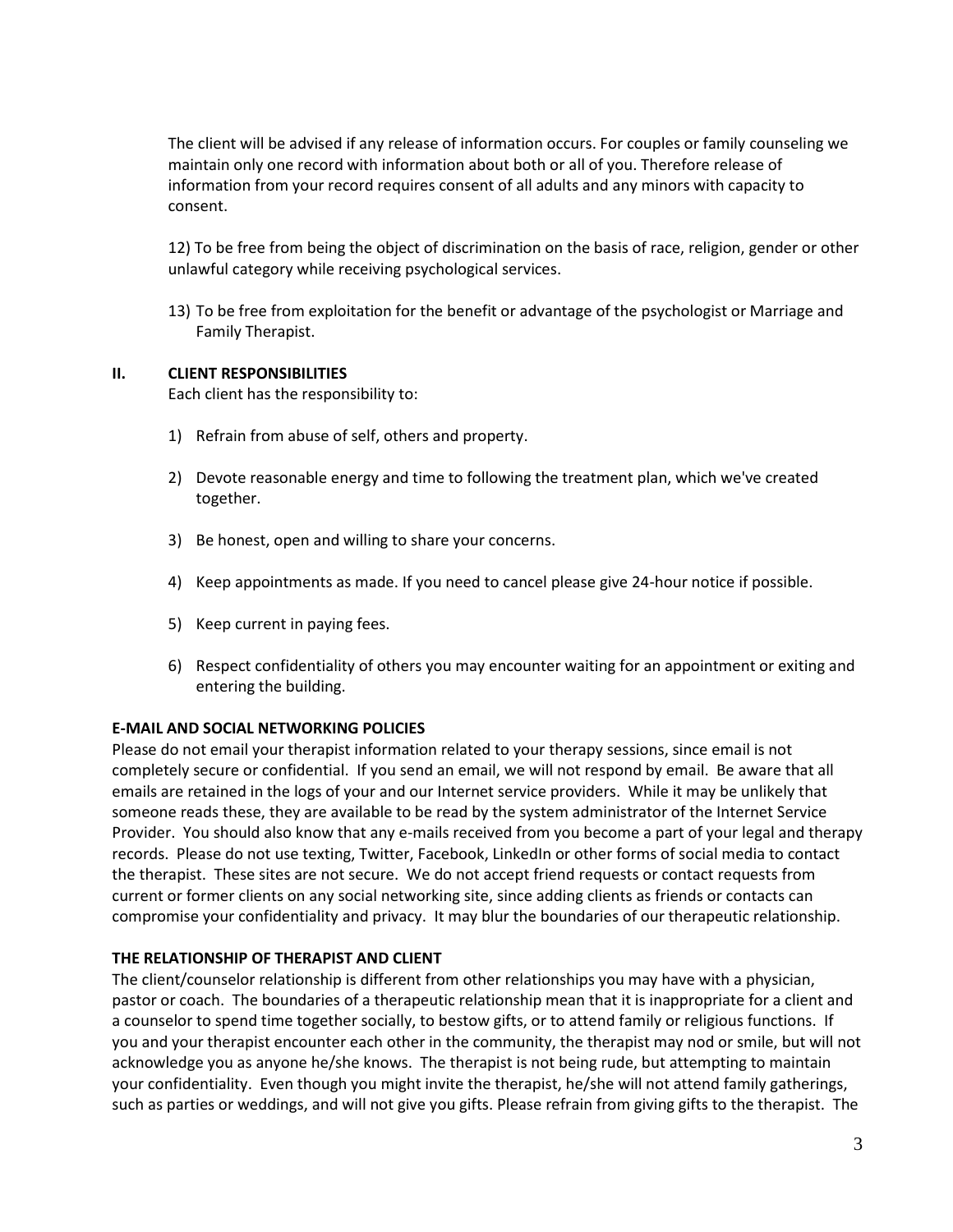purpose of these boundaries is to make sure that we are clear in our roles for your treatment and that your confidentiality is maintained.

#### **MINORS AND THERAPY AGREEMENT**

**Minors and confidentiality**: If you are a minor, you have a limited right to privacy in that your parents may have access to your records. However, minor clients have rights to complete confidentiality in obtaining counseling for pregnancy and associated conditions, sexually transmitted diseases, and information about drug and alcohol abuse. If the therapist believes that sharing this information will be harmful to you, confidentiality will be maintained to the limits of the law.

Parents, if the child prefers not to volunteer information about the sessions, please respect his/her right to not disclose details. *Unless the child is in clear danger to self or others, or has been abused*, the therapist will normally tell you only the following: whether sessions are attended, whether or not your child is generally participating, and whether or not progress is generally being made. Mental health records are kept confidential to protect the child's ability to speak freely about their relationships and concerns, and it is rarely in the child's best interest to have therapy records read by parents. Parents are encouraged to communicate regularly with their child's therapist. For unattended minors, it is asked that voicemails be left for the therapist prior to the child's session with parents' concerns or issues helpful to therapy process.

**Payment for Minors:** Parents or guardians accompanying minors are responsible for payments or balances *at the time of service*. If a minor is accompanied by an adult other than a parent or guardian, payment is still expected at the time of service. For unaccompanied minors, charges must be paid to the office by cash or check prior to or at the time of service.

#### **FOR PARENTS WHO ARE DIVORCED AND/OR NOT LIVING TOGETHER:**

**Minors and Shared Custody:** Children have ongoing developmental needs for regular contact with both parents, unless it can be shown that this contact threatens the child's safety or mental health. We will attempt to involve both parents in the child's care except in cases of abuse or serious impairment on the part of one or both parents, or when the involvement would be detrimental to the child's mental health or would interfere with the child's treatment. We welcome involvement of noncustodial parents, stepparents, siblings, grandparents and others, but participation in therapy is determined based on the child's needs, and the child's and parents' wishes. At the onset of therapy, each parent is requested to read suggested material regarding co-parenting.

**Authorization for therapy**: In cases where there is *joint legal* custody between parents or guardians who are not married or cohabitating, **we require both parents' authorization and signature for treatment of their minor child/ren, prior to the child being seen.** In cases where one parent has *sole legal* custody of their minor child/ren, only that parent is required to authorize treatment.

**Neutral, helping role:** Because the role is that of the child's helper, the therapist will not become involved in legal disputes or other official proceedings unless compelled to do so by a court of law. *Matters involving custody and mediation are best handled by another professional who is specially trained in those areas rather than by the child's therapist.* However, you should be aware, if you should become involved in a legal matter and the therapist is subpoenaed to court, you will be charged any and all applicable legal fees. Our goal is neutrality; we ask that **neither parent assume bias** or that we take sides between parents in conflict. Our goal is that of working toward more peaceful functioning of the entire family system of the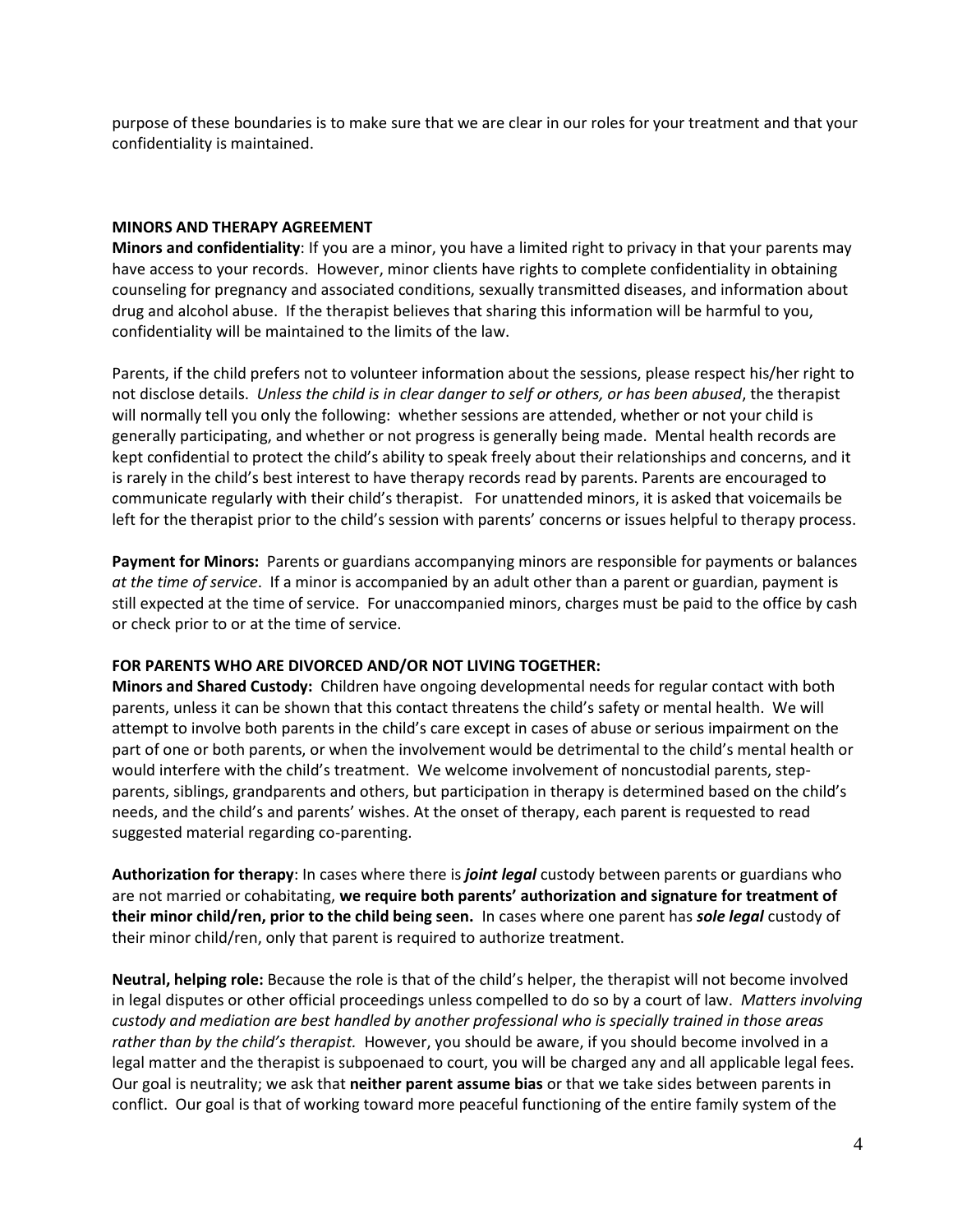child. If this process becomes too conflictual, we reserve the right to discontinue therapy services. In these situations, co-parenting mediation services may be more appropriate.

**Communication**: Each parent is encouraged to let the therapist know of any difficulties/concerns/ observations they may have, **regarding the child**, (rather than issues re each other, ) before any appointment either parent may schedule. The issues will then be addressed with both parents, in an attempt to remain fair and balanced, and woven into the therapy session with the child. Parents should understand that telephone, face-to-face, email or written communication from either parent will become part of the child's permanent record. As therapy progresses, each parent will be communicated with via an email regarding feedback from the sessions, or if the therapist feels it is necessary.

**Scheduling appointments:** Either legal guardian/parent may schedule an appointment for their child, and may determine who attends the appointment they schedule. If there is a communication problem resulting in a missed appointment**, the person who scheduled the appointment is responsible for payment** of the missed appointment fee. We expect *parents to inform each other* about scheduled appointments. Nor is it our responsibility to inform either parent of the other's scheduling activity. Each parent is welcome to schedule appointments for **parenting/co-parenting support** for themselves separately as well. *The expectation is that parents will work toward communicating with each other openly regarding therapy, being the best parents they themselves can be, and that each parent will cultivate a healthy relationship and open communication with their child.* 

# **INFORMED CONSENT FOR EVALUATION AND TREATMENT** MOUNT OLIVET COUNSELING SERVICES

I acknowledge that I have discussed and received a copy of the handout: "INFORMATION FOR CLIENTS AND POLICY OF INFORMED CONSENT FOR PSYCHOTHERAPY," and that I enter into therapy in agreement with this policy. **(All legal guardians of the minor child must consent to therapy for that child.)**

| Signed |                                        | Date |
|--------|----------------------------------------|------|
|        | (Client/Parent/Guardian)               |      |
| Signed |                                        | Date |
|        | (Client/Parent/Guardian)               |      |
| Signed |                                        | Date |
|        | (Client/Parent/Guardian)               |      |
|        | <b>Consent to Treatment of a Minor</b> |      |
| ١,     |                                        |      |
|        |                                        | ,    |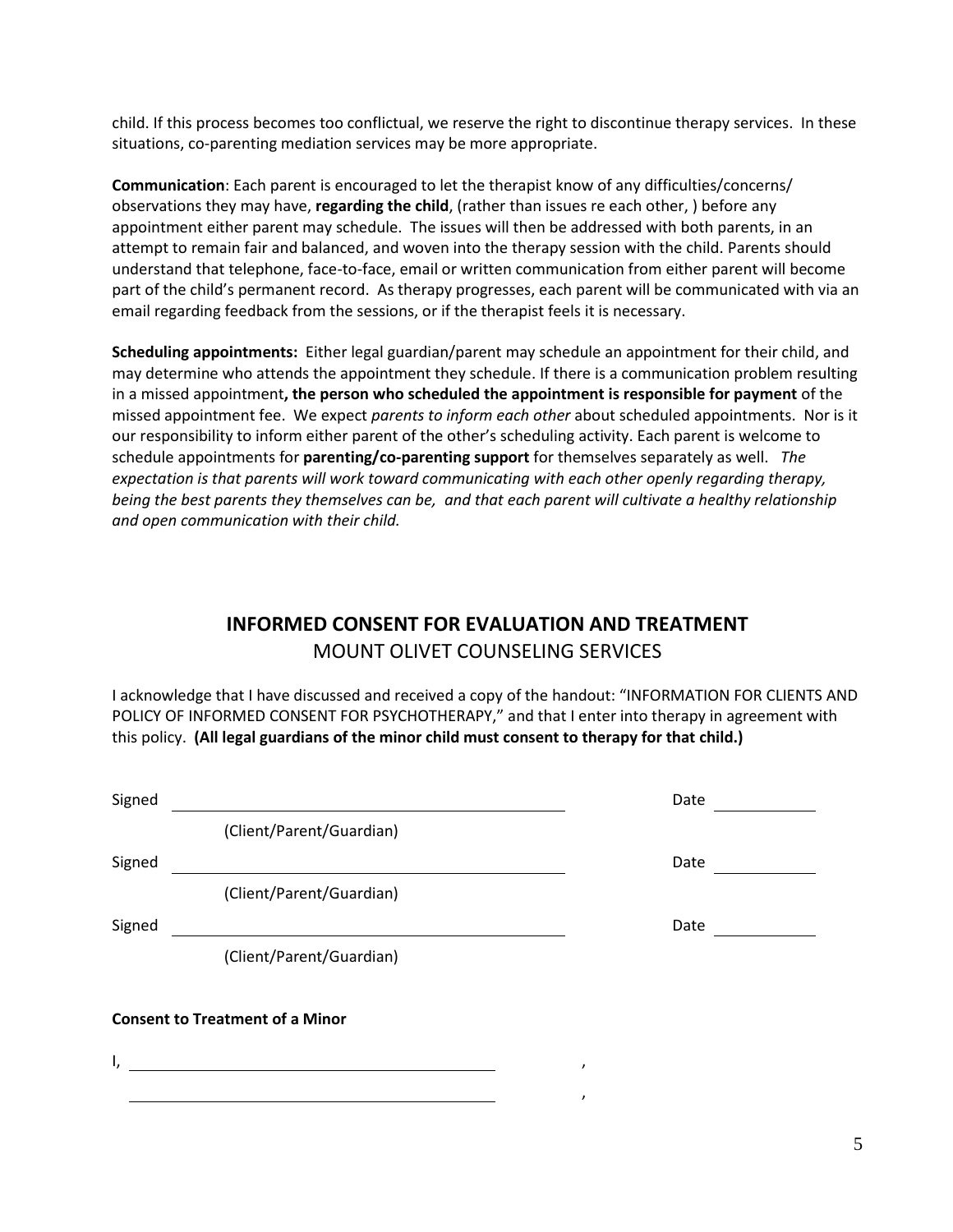(Please print name/s of Parent or Guardian)

<u> 1989 - Johann Barbara, martxa alemaniar arg</u>

agree to allow my child(ren),

(Please print name(s) of child(ren))

to receive counseling from Shannon Himango, MA, LMFT, Sara Watne MA, LPCC or Sherri Dunham, MA, LPCC.

, where  $\mathcal{L}$ 

, where  $\mathcal{L}$ 

, where  $\mathcal{L}$ 

| Signed |                      | Date |
|--------|----------------------|------|
|        | (Parent or Guardian) |      |
| Signed |                      | Date |
|        | (Parent or Guardian) |      |

#### **Payment Agreement**

I agree to pay for each session at the time of session. I will provide notification to the Counseling office prior to 24 hours before the scheduled appointment time if I need to cancel my appointment.

I understand that a **no-show, or a cancellation later than 24 hours prior to the scheduled appointment will result in my being charged the session fee.**

(Parent or Guardian)

 $Signed$   $\Box$ 

(Parent or Guardian)

| $\sim$<br>S <sub>1</sub> gned | Jate |
|-------------------------------|------|
|                               |      |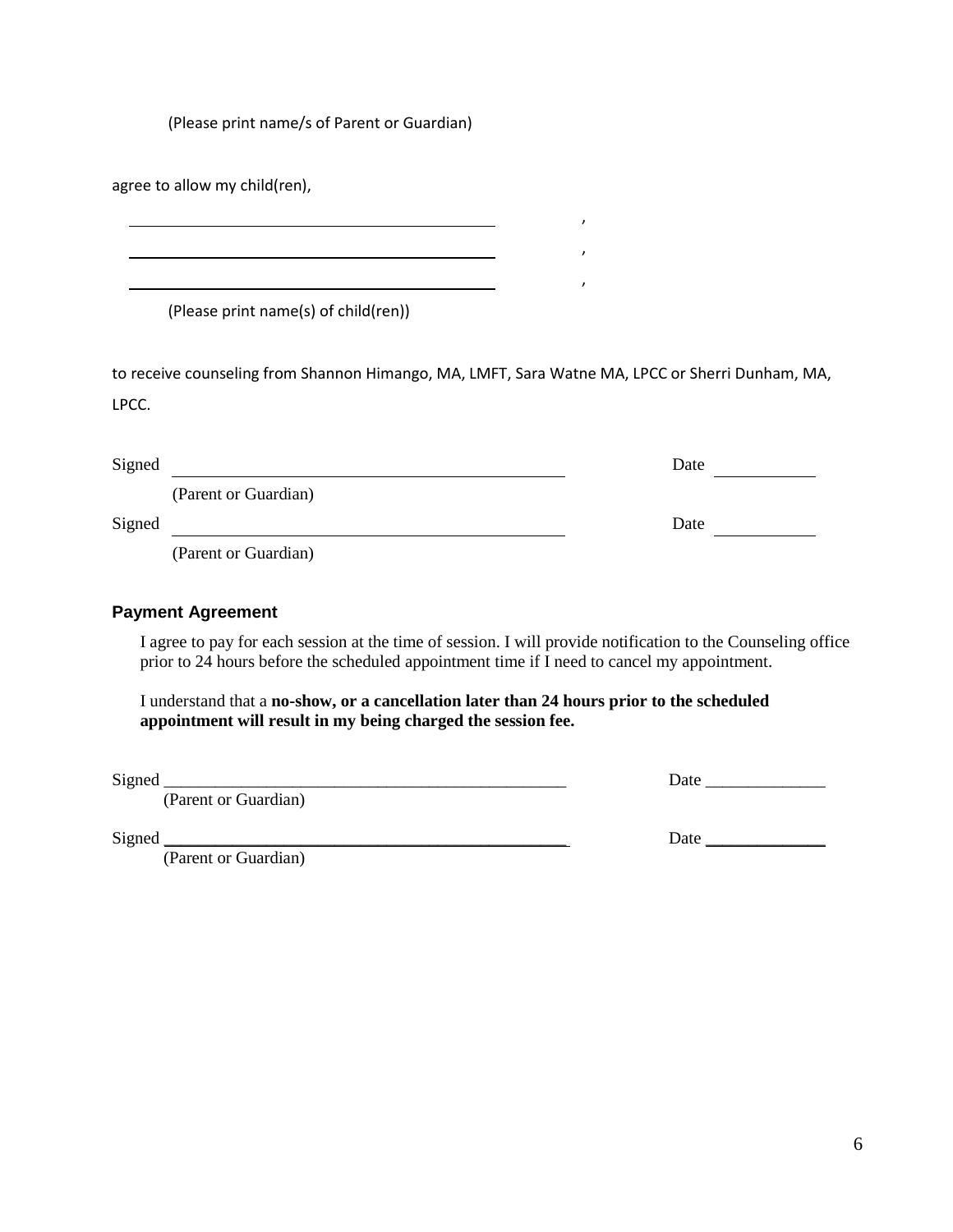| <b>Name</b>                                                                                                                                                                                                                    | Date of Birth Age Occupation |                                     |
|--------------------------------------------------------------------------------------------------------------------------------------------------------------------------------------------------------------------------------|------------------------------|-------------------------------------|
| Parent/s or $\frac{1}{\sqrt{1-\frac{1}{2}}}\sqrt{1-\frac{1}{2}}$                                                                                                                                                               |                              |                                     |
| <b>Adults</b>                                                                                                                                                                                                                  |                              |                                     |
| Involved:                                                                                                                                                                                                                      |                              |                                     |
| Do all legal guardians approve of therapy for the child? Yes __________ No _____                                                                                                                                               |                              |                                     |
|                                                                                                                                                                                                                                |                              |                                     |
| Or Co-parents                                                                                                                                                                                                                  |                              |                                     |
|                                                                                                                                                                                                                                |                              |                                     |
| <b>Name</b>                                                                                                                                                                                                                    |                              | Date of Birth Age Grade/School Name |
| Minor                                                                                                                                                                                                                          |                              |                                     |
|                                                                                                                                                                                                                                |                              |                                     |
|                                                                                                                                                                                                                                |                              |                                     |
| Other                                                                                                                                                                                                                          |                              |                                     |
| Children/siblings                                                                                                                                                                                                              |                              |                                     |
|                                                                                                                                                                                                                                |                              |                                     |
|                                                                                                                                                                                                                                |                              |                                     |
|                                                                                                                                                                                                                                |                              |                                     |
|                                                                                                                                                                                                                                |                              |                                     |
|                                                                                                                                                                                                                                |                              |                                     |
|                                                                                                                                                                                                                                |                              |                                     |
|                                                                                                                                                                                                                                |                              |                                     |
|                                                                                                                                                                                                                                |                              |                                     |
|                                                                                                                                                                                                                                |                              |                                     |
|                                                                                                                                                                                                                                |                              |                                     |
| Emergency Contact: Phone Phone Phone Phone Phone Phone Phone Phone Phone Phone Phone Phone Phone Phone Phone Phone Phone Phone Phone Phone Phone Phone Phone Phone Phone Phone Phone Phone Phone Phone Phone Phone Phone Phone |                              |                                     |
| For parent/s, list dates (if applicable) of:                                                                                                                                                                                   |                              |                                     |
| Parent: ______ Marriage________ Separation ________ Divorce/Widow _______ Remar/Dating______                                                                                                                                   |                              |                                     |
|                                                                                                                                                                                                                                |                              |                                     |
| Parent: ______Marriage_________________________________Divorce/Widow _________Remar/Dating__________                                                                                                                           |                              |                                     |
|                                                                                                                                                                                                                                |                              |                                     |
| <b>MEDICAL</b>                                                                                                                                                                                                                 |                              |                                     |
| Please list any <b>medications</b> child is taking.                                                                                                                                                                            | How long? Reason?            |                                     |
|                                                                                                                                                                                                                                |                              |                                     |
|                                                                                                                                                                                                                                |                              |                                     |
|                                                                                                                                                                                                                                |                              |                                     |
| Date (approx.) of child's last physician's visit:                                                                                                                                                                              |                              |                                     |
| Please list any current or chronic <b>health or mental health</b> issues for child:                                                                                                                                            |                              |                                     |
|                                                                                                                                                                                                                                |                              |                                     |
|                                                                                                                                                                                                                                |                              |                                     |
| Please list any other therapeutic or support services involved with child or family:                                                                                                                                           |                              |                                     |
|                                                                                                                                                                                                                                |                              |                                     |
|                                                                                                                                                                                                                                |                              |                                     |
|                                                                                                                                                                                                                                |                              |                                     |
|                                                                                                                                                                                                                                |                              |                                     |
| Please list legal/physical custody arrangements, and parenting time structure, for children involved, if                                                                                                                       |                              |                                     |

#### **FAMILY AND MEDICAL HISTORY –Youth/ Family CHILD'S PRESENT FAMILY**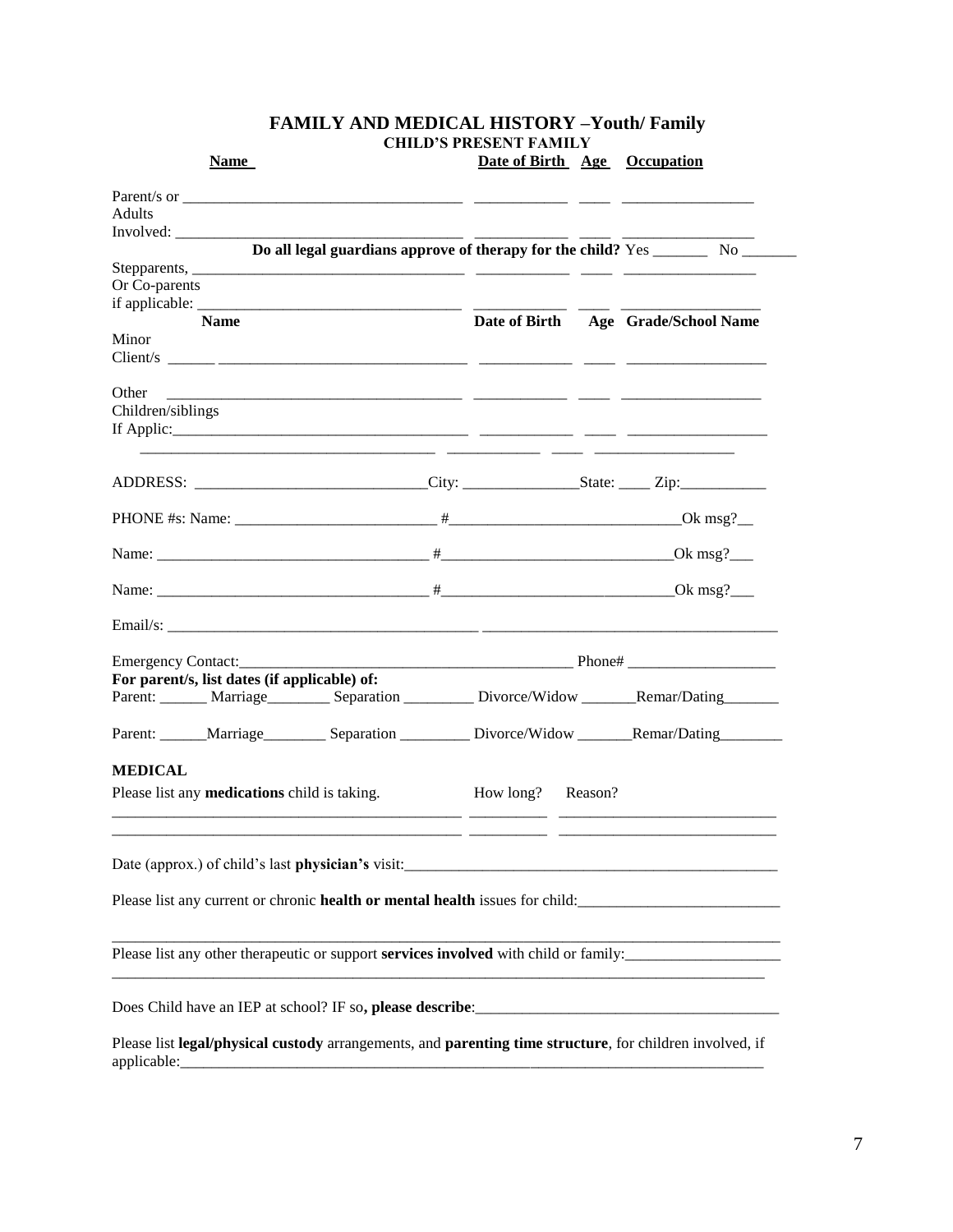| PARENT/GUARDIAN ASSESSMENT                                                                                                                | Date: and the part of the part of the part of the part of the part of the part of the part of the part of the p |  |
|-------------------------------------------------------------------------------------------------------------------------------------------|-----------------------------------------------------------------------------------------------------------------|--|
|                                                                                                                                           |                                                                                                                 |  |
| Name/s of parent/s or guardian/s completing form: _______________________________                                                         |                                                                                                                 |  |
| Do all legal guardians approve of therapy for the child? (Required.) Yes _____ No ______                                                  |                                                                                                                 |  |
| 1. Parents/Guardians: Please list your child's strengths/areas that are going well:                                                       |                                                                                                                 |  |
|                                                                                                                                           |                                                                                                                 |  |
|                                                                                                                                           |                                                                                                                 |  |
|                                                                                                                                           |                                                                                                                 |  |
| 2. Please check your top priority concerns for your child below, and a provide a brief description:<br>Concerns (check those that apply.) | Describe: For how long, how often, triggers, etc.                                                               |  |
| Depression, irritability, sad mood,                                                                                                       | <u> 1989 - Johann Barn, fransk politik (d. 1989)</u>                                                            |  |
| Low self esteem, loss of interest/pleasure.                                                                                               |                                                                                                                 |  |
| Suicide thoughts, intent, plans, or comments.                                                                                             | <u> 1990 - Johann John Stone, mars eta biztanleria (</u>                                                        |  |
| Self-injurious behavior.                                                                                                                  |                                                                                                                 |  |
| Anxiety, excessive worries, separation                                                                                                    | <u> 1990 - Johann John Stein, markin am Francisco (f. 1980)</u>                                                 |  |
| fears.                                                                                                                                    |                                                                                                                 |  |
| Hearing voices-when there was no                                                                                                          |                                                                                                                 |  |
| one there-speaking about them or telling them<br>what to do or saying bad things to them.                                                 |                                                                                                                 |  |
| Saying that they had intrusive/obsessive thoughts?                                                                                        |                                                                                                                 |  |
| Repetitive behaviors or mental acts in                                                                                                    |                                                                                                                 |  |
| response to intrusive/ obsessive thoughts:                                                                                                |                                                                                                                 |  |
| Feeling the need to check on certain things                                                                                               |                                                                                                                 |  |
| over and over again, like whether a door was locked.                                                                                      |                                                                                                                 |  |
| Worrying a lot about things touched being dirty ________________________________<br>or having germ?                                       |                                                                                                                 |  |
| Started more projects than usual, or did more<br>Risky things than usual?                                                                 |                                                                                                                 |  |
| Slept less than usual, but still had lots of energy? ___________________________                                                          |                                                                                                                 |  |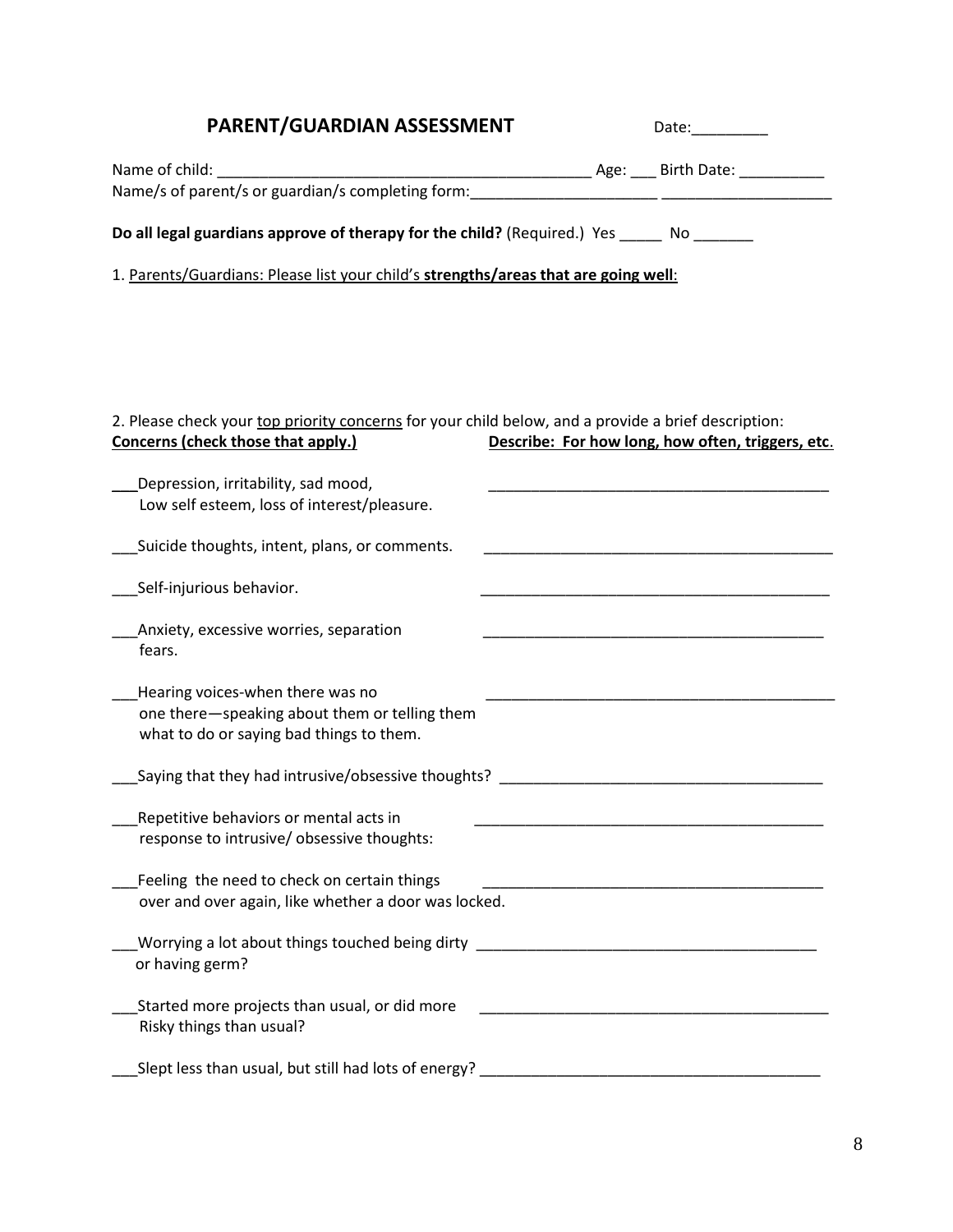| Concerns (check those that apply.)                                                                                                       | Describe: For how long, how often, triggers, etc.                                                                    |
|------------------------------------------------------------------------------------------------------------------------------------------|----------------------------------------------------------------------------------------------------------------------|
| Difficulty identifying and expressing feelings.                                                                                          |                                                                                                                      |
| School/homework problems.                                                                                                                |                                                                                                                      |
| School refusal/skips class.                                                                                                              |                                                                                                                      |
| Attention issues in school, difficulty<br>staying seated, waiting turn, blurting out<br>answers, easily distracted, interrupts/intrudes. |                                                                                                                      |
| Family problems (impacted by.)                                                                                                           |                                                                                                                      |
| Defiance/arguing with parents.<br>Defiance/arguing with teachers.<br>Frequent temper tantrums.                                           |                                                                                                                      |
| Drugs/alcohol/vaping/cigarettes or other<br>chemical use.                                                                                |                                                                                                                      |
| Used any medicine without a doctor's<br>Prescription?                                                                                    |                                                                                                                      |
| Losing control of anger and<br>acting out aggressively.                                                                                  |                                                                                                                      |
| Cruel to others and/or bullying                                                                                                          |                                                                                                                      |
| Cruel to animals.                                                                                                                        |                                                                                                                      |
| Stealing                                                                                                                                 |                                                                                                                      |
| Running away                                                                                                                             |                                                                                                                      |
| Stealing or destruction of property                                                                                                      |                                                                                                                      |
| Issues with food/eating                                                                                                                  | Problems maintaining weight?<br>______Intense fear of<br>weight gain? ______ Binge eating? ______ Purging? _____     |
| Not accepting responsibility<br>for his/her own actions.                                                                                 | <u> 1990 - Johann John Stein, markin film ar yn y brenin y brenin y brenin y brenin y brenin y brenin y brenin y</u> |
| Sleeping problems                                                                                                                        |                                                                                                                      |